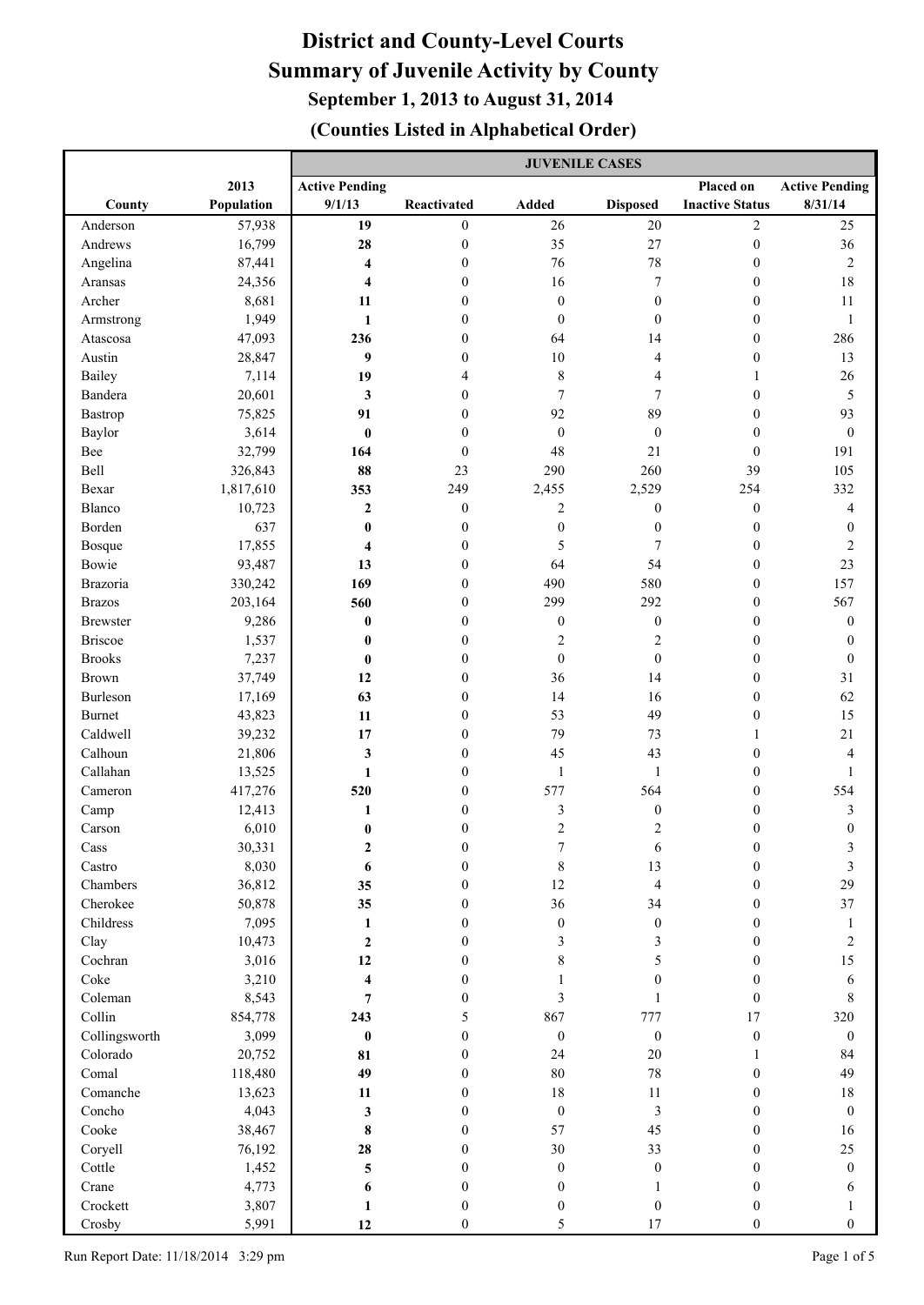|              |                | <b>JUVENILE CASES</b>   |                                      |                        |                        |                                      |                            |
|--------------|----------------|-------------------------|--------------------------------------|------------------------|------------------------|--------------------------------------|----------------------------|
|              | 2013           | <b>Active Pending</b>   |                                      |                        |                        | Placed on                            | <b>Active Pending</b>      |
| County       | Population     | 9/1/13                  | Reactivated                          | <b>Added</b>           | <b>Disposed</b>        | <b>Inactive Status</b>               | 8/31/14                    |
| Culberson    | 2,277          | $\mathbf{2}$            | $\overline{0}$                       | $\boldsymbol{0}$       | $\boldsymbol{0}$       | $\boldsymbol{0}$                     | $\sqrt{2}$                 |
| Dallam       | 7,057          | $\pmb{0}$               | $\boldsymbol{0}$                     | $\boldsymbol{0}$       | $\boldsymbol{0}$       | $\boldsymbol{0}$                     | $\boldsymbol{0}$           |
| Dallas       | 2,480,331      | 7,767                   | 242                                  | 2,287                  | 2,078                  | 290                                  | 7,928                      |
| Dawson       | 13,810         | 3                       | $\boldsymbol{0}$                     | $\,$ 8 $\,$            | 4                      | $\boldsymbol{0}$                     | 6                          |
| De Witt      | 20,503         | $\overline{\bf 4}$      | $\boldsymbol{0}$                     | 12                     | 13                     | $\boldsymbol{0}$                     | $\mathfrak{Z}$             |
| Deaf Smith   | 19,177         | 57                      | $\boldsymbol{0}$                     | 34                     | 41                     | 2                                    | 53                         |
| Delta        | 5,238          | $\mathbf{2}$            | $\boldsymbol{0}$                     | 7                      | 6                      | $\boldsymbol{0}$                     | $\mathfrak{Z}$             |
| Denton       | 728,799        | 429                     | $\boldsymbol{0}$                     | 770                    | 892                    | $\boldsymbol{0}$                     | 304                        |
| Dickens      | 2,291          | $\bf{0}$                | $\boldsymbol{0}$                     | $\boldsymbol{0}$       | $\boldsymbol{0}$       | $\boldsymbol{0}$                     | $\boldsymbol{0}$           |
| Dimmit       | 10,897         | 3                       | $\boldsymbol{0}$                     | 3                      | 1                      | $\boldsymbol{0}$                     | 5                          |
| Donley       | 3,522          | $\bf{0}$                | $\mathbf{0}$                         | $\boldsymbol{0}$       | $\mathbf{0}$           | $\boldsymbol{0}$                     | $\boldsymbol{0}$           |
| Duval        | 11,640         | 47                      | $\mathbf{0}$                         | 29                     | 23                     | $\boldsymbol{0}$                     | 53                         |
| Eastland     | 18,245         | 13                      | $\mathbf{0}$                         | 3                      | 3                      | $\boldsymbol{0}$                     | 13                         |
| Ector        | 149,378        | 16                      | $\mathbf{0}$                         | 151                    | 147                    | $\boldsymbol{0}$                     | $20\,$                     |
| Edwards      | 1,884          | 8                       | $\mathbf{0}$                         | $\boldsymbol{0}$       | $\boldsymbol{0}$       | $\boldsymbol{0}$                     | $\,$ 8 $\,$                |
| El Paso      | 827,718        | 422                     | $\mathbf{0}$                         | 1,423                  | 1,374                  | $\boldsymbol{0}$                     | 632                        |
| Ellis        | 155,976        | 13                      | $\boldsymbol{0}$                     | 97                     | 90                     | $\boldsymbol{0}$                     | 29                         |
| Erath        | 39,658         | 9                       | $\boldsymbol{0}$                     | 13                     | $10\,$                 | $\boldsymbol{0}$                     | 6                          |
| Falls        | 17,493         | 172                     | $\mathbf{0}$                         | 22                     | $\boldsymbol{0}$       | $\boldsymbol{0}$                     | 194                        |
| Fannin       | 33,659         | 20                      | $\mathbf{0}$                         | $\boldsymbol{0}$       | $\mathbf{0}$           | $\boldsymbol{0}$                     | $20\,$                     |
| Fayette      | 24,821         | 23                      | $\mathbf{0}$                         | 15                     | $10\,$                 | $\boldsymbol{0}$                     | 28                         |
| Fisher       | 3,856          | $\bf{0}$                | $\mathbf{0}$                         | $\boldsymbol{0}$       | $\boldsymbol{0}$       | $\boldsymbol{0}$                     | $\boldsymbol{0}$           |
| Floyd        | 6,230          | 3                       | $\mathbf{0}$                         | 9                      | 11                     | $\boldsymbol{0}$                     | 1                          |
| Foard        | 1,277          | $\bf{0}$                | $\mathbf{0}$                         | $\boldsymbol{0}$       | $\mathbf{0}$           | $\boldsymbol{0}$                     | $\boldsymbol{0}$           |
| Fort Bend    | 652,365        | 995                     | $\mathbf{0}$                         | 859                    | 699                    | $\boldsymbol{0}$                     | 1,197                      |
| Franklin     | 10,660         | $\mathbf{2}$            | $\boldsymbol{0}$                     | 5                      | 6                      | $\boldsymbol{0}$                     | $\mathbf{1}$               |
| Freestone    | 19,646         | 79                      | 0                                    | $\overline{c}$         | $\mathbf{0}$           | $\boldsymbol{0}$                     | 81                         |
| Frio         | 18,065         | 32                      | $\boldsymbol{0}$                     | $\mathbf{1}$           | $\mathbf{0}$           | $\boldsymbol{0}$                     | 34                         |
| Gaines       | 18,921         | 28                      | 0                                    | 13                     | 9                      | $\boldsymbol{0}$                     | 32                         |
| Galveston    | 306,782        | 1,630                   | $\mathbf{0}$                         | 699                    | 664                    | $\boldsymbol{0}$                     | 1,665                      |
| Garza        | 6,317          | 1                       | $\overline{0}$                       | $\boldsymbol{7}$       | 8                      | $\boldsymbol{0}$                     | $\sqrt{2}$                 |
| Gillespie    | 25,357         | 5                       | 0                                    | 6                      | 5                      | $\boldsymbol{0}$                     | 6                          |
| Glasscock    | 1,251          | $\bf{0}$                | 0                                    | $\boldsymbol{0}$       | $\boldsymbol{0}$       | $\boldsymbol{0}$                     | $\boldsymbol{0}$           |
| Goliad       | 7,465          | 31                      | $\boldsymbol{0}$                     | $10\,$                 | 9                      | $\boldsymbol{0}$                     | 32                         |
| Gonzales     | 20,312         | 25                      | $\boldsymbol{0}$                     | 6                      | 9                      | $\boldsymbol{0}$                     | $22\,$                     |
| Gray         | 23,043         | $\mathbf{1}$            | $\boldsymbol{0}$                     | 24                     | 22                     | $\boldsymbol{0}$                     | $\mathfrak{Z}$             |
| Grayson      | 122,353        | 51                      | $\boldsymbol{0}$                     | 166                    | 133                    | 7                                    | 97                         |
| Gregg        | 123,024        | 36                      | $\boldsymbol{0}$                     | 53                     | 51                     | $\boldsymbol{0}$                     | 39                         |
| Grimes       | 26,859         | 10                      | $\boldsymbol{0}$                     | 18                     | 14                     | $\boldsymbol{0}$                     | $17\,$                     |
| Guadalupe    | 143,183        | $20\,$                  | $\boldsymbol{0}$                     | 91                     | 85                     | $\boldsymbol{0}$                     | $26\,$                     |
| Hale<br>Hall | 35,764         | 23<br>$\pmb{0}$         | $\boldsymbol{0}$<br>$\boldsymbol{0}$ | 62<br>$\boldsymbol{0}$ | 59<br>$\boldsymbol{0}$ | $\boldsymbol{0}$<br>$\boldsymbol{0}$ | $27\,$<br>$\boldsymbol{0}$ |
| Hamilton     | 3,239<br>8,310 | 21                      | $\boldsymbol{0}$                     | 4                      | $\,$ 8 $\,$            | $\boldsymbol{0}$                     | $17\,$                     |
| Hansford     | 5,555          | $\overline{\mathbf{5}}$ | $\boldsymbol{0}$                     | 4                      | $10\,$                 | $\mathbf{1}$                         | $\boldsymbol{0}$           |
| Hardeman     | 4,016          | $\pmb{0}$               | $\boldsymbol{0}$                     | $\boldsymbol{0}$       | $\boldsymbol{0}$       | $\boldsymbol{0}$                     | $\boldsymbol{0}$           |
| Hardin       | 55,417         | 41                      | $\overline{0}$                       | 22                     | 41                     | $\boldsymbol{0}$                     | 21                         |
| Harris       | 4,336,853      | 2,130                   | 1,235                                | 8,344                  | 8,111                  | 682                                  | 2,348                      |
| Harrison     | 66,886         | 16                      | $\boldsymbol{0}$                     | 59                     | 62                     | $\boldsymbol{0}$                     | 13                         |
| Hartley      | 6,100          | $\pmb{0}$               | $\boldsymbol{0}$                     | $\sqrt{2}$             | $\boldsymbol{0}$       | $\boldsymbol{0}$                     | $\sqrt{2}$                 |
| Haskell      | 5,875          | $\bf{0}$                | $\boldsymbol{0}$                     | $\boldsymbol{7}$       | 6                      | $\boldsymbol{0}$                     | $\mathbf{1}$               |
| Hays         | 176,026        | 74                      | $\mathbf{0}$                         | $80\,$                 | 95                     | $\boldsymbol{0}$                     | $21\,$                     |
| Hemphill     | 4,158          | $\pmb{0}$               | $\boldsymbol{0}$                     | $\boldsymbol{0}$       | $\boldsymbol{0}$       | $\boldsymbol{0}$                     | $\boldsymbol{0}$           |
| Henderson    | 78,675         | 67                      | $\boldsymbol{0}$                     | 14                     | 34                     | $\boldsymbol{0}$                     | 49                         |
| Hidalgo      | 815,996        | 523                     | $\boldsymbol{0}$                     | 838                    | 829                    | $\boldsymbol{0}$                     | 532                        |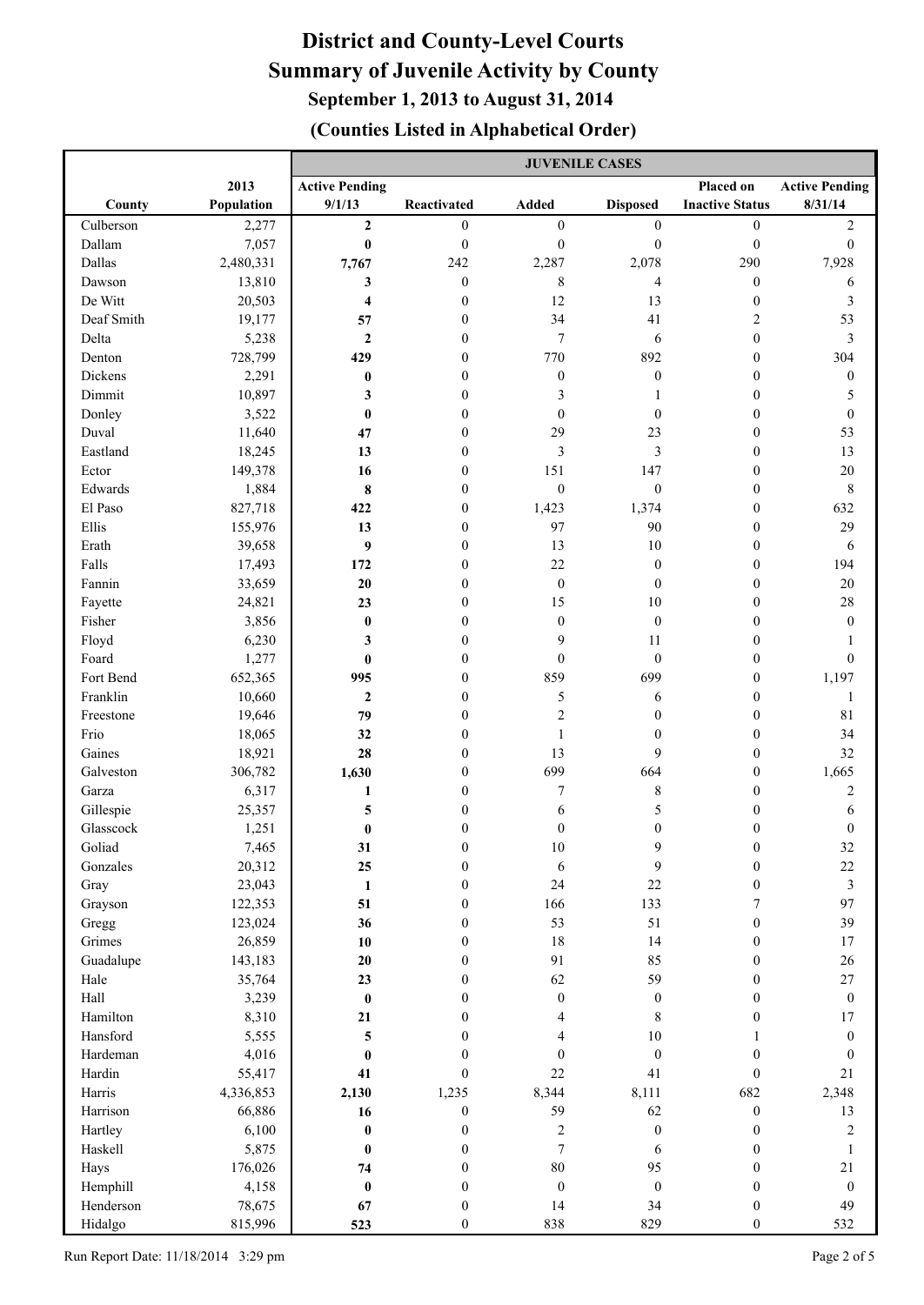|                    |                  | <b>JUVENILE CASES</b> |                      |                          |                  |                                      |                       |
|--------------------|------------------|-----------------------|----------------------|--------------------------|------------------|--------------------------------------|-----------------------|
|                    | 2013             | <b>Active Pending</b> |                      |                          |                  | Placed on                            | <b>Active Pending</b> |
| County             | Population       | 9/1/13                | Reactivated          | <b>Added</b>             | <b>Disposed</b>  | <b>Inactive Status</b>               | 8/31/14               |
| Hill               | 34,823           | 102                   | $\overline{0}$       | 53                       | 36               | $\boldsymbol{0}$                     | 119                   |
| Hockley            | 23,530           | 143                   | $\boldsymbol{0}$     | 42                       | 42               | $\boldsymbol{0}$                     | 145                   |
| Hood               | 52,905           | 32                    | $\boldsymbol{0}$     | 25                       | 22               | $\boldsymbol{0}$                     | 36                    |
| Hopkins            | 35,565           | 16                    | $\boldsymbol{0}$     | 34                       | 38               | $\boldsymbol{0}$                     | 12                    |
| Houston            | 22,911           | $\pmb{8}$             | $\boldsymbol{0}$     | 19                       | 19               | $\boldsymbol{0}$                     | $\sqrt{2}$            |
| Howard             | 36,147           | 1                     | $\boldsymbol{0}$     | 61                       | 52               | $\boldsymbol{0}$                     | 5                     |
| Hudspeth           | 3,318            | $\boldsymbol{0}$      | $\boldsymbol{0}$     | $\boldsymbol{0}$         | $\boldsymbol{0}$ | $\boldsymbol{0}$                     | $\boldsymbol{0}$      |
| Hunt               | 87,048           | 168                   | 5                    | 76                       | 201              | 28                                   | $41\,$                |
| Hutchinson         | 21,819           | $\pmb{0}$             | $\boldsymbol{0}$     | $\boldsymbol{0}$         | $\boldsymbol{0}$ | $\boldsymbol{0}$                     | $\boldsymbol{0}$      |
| Irion              | 1,612            | $\pmb{0}$             | $\boldsymbol{0}$     | $\boldsymbol{0}$         | $\boldsymbol{0}$ | $\boldsymbol{0}$                     | $\boldsymbol{0}$      |
| Jack               | 8,957            | 8                     | $\overline{0}$       | $\,$ 8 $\,$              | 6                | $\boldsymbol{0}$                     | $10\,$                |
| Jackson            | 14,591           | 16                    | $\boldsymbol{0}$     | 54                       | 62               | $\boldsymbol{0}$                     | $\,$ $\,$             |
| Jasper             | 35,649           | $\mathbf{1}$          | $\boldsymbol{0}$     | 31                       | 30               | $\boldsymbol{0}$                     | $\sqrt{2}$            |
| Jeff Davis         | 2,253            | $\pmb{0}$             | $\overline{0}$       | $\boldsymbol{0}$         | $\boldsymbol{0}$ | $\boldsymbol{0}$                     | $\boldsymbol{0}$      |
| Jefferson          | 252,358          | 45                    | $\boldsymbol{0}$     | 251                      | 237              | $\boldsymbol{0}$                     | $77 \,$               |
| Jim Hogg           | 5,245            | 6                     | $\boldsymbol{0}$     | $\boldsymbol{0}$         | $\boldsymbol{0}$ | $\boldsymbol{0}$                     | 11                    |
| Jim Wells          | 41,680           | 45                    | $\overline{0}$       | 23                       | 31               | $\boldsymbol{0}$                     | 37                    |
| Johnson            | 154,707          | 64                    | $\overline{0}$       | 127                      | 114              | $\boldsymbol{0}$                     | 60                    |
| Jones              | 19,859           | $\boldsymbol{2}$      | $\mathbf{0}$         | 5                        | 5                | $\boldsymbol{0}$                     | $\mathbf{1}$          |
| Karnes             | 15,081           | 59                    | $\overline{0}$       | 16                       | $\boldsymbol{0}$ | $\boldsymbol{0}$                     | $70\,$                |
| Kaufman            | 108,568          | 13                    | $\overline{0}$       | 39                       | 33               | $\boldsymbol{0}$                     | 15                    |
| Kendall            | 37,766           | 5                     | $\mathbf{0}$         | 38                       | 32               | $\boldsymbol{0}$                     | $11\,$                |
| Kenedy             | 412              | $\pmb{0}$             | $\theta$             | $\mathbf{1}$             | $\mathbf{1}$     | $\boldsymbol{0}$                     | $\boldsymbol{0}$      |
| Kent               | 807              | $\boldsymbol{0}$      | $\mathbf{0}$         | $\boldsymbol{0}$         | $\mathbf{1}$     | $\boldsymbol{0}$                     | $\boldsymbol{0}$      |
| Kerr               | 49,953           | 18                    | $\mathbf{0}$         | $80\,$                   | 79               | $\boldsymbol{0}$                     | 18                    |
| Kimble             | 4,481            | $\mathbf{1}$          | $\mathbf{0}$         | $\mathbf{1}$             | $\overline{c}$   | $\boldsymbol{0}$                     | $\boldsymbol{0}$      |
| King               | 285              | $\bf{0}$              | $\mathbf{0}$         | $\boldsymbol{0}$         | $\boldsymbol{0}$ | $\boldsymbol{0}$                     | $\boldsymbol{0}$      |
| Kinney             | 3,586            | $\bf{0}$              | $\mathbf{0}$         | 3                        | $\overline{2}$   | $\boldsymbol{0}$                     | 1                     |
| Kleberg            | 32,101           | 36                    | $\theta$             | 31                       | 53               | $\boldsymbol{0}$                     | 17                    |
| Knox               | 3,767            | $\pmb{0}$             | $\theta$             | $\boldsymbol{0}$         | $\boldsymbol{0}$ | $\mathbf{0}$                         | $\boldsymbol{0}$      |
| La Salle           | 7,369            | $\boldsymbol{0}$      | $\theta$<br>$\theta$ | $\boldsymbol{0}$<br>31   | $\boldsymbol{0}$ | $\boldsymbol{0}$                     | $\boldsymbol{0}$      |
| Lamar<br>Lamb      | 49,426<br>13,775 | 17<br>4               | $\boldsymbol{0}$     | 10                       | 23<br>12         | $\boldsymbol{0}$<br>$\boldsymbol{0}$ | $25\,$<br>$\sqrt{2}$  |
|                    | 20,222           | 3                     | $\Omega$             | 9                        | 8                | $\Omega$                             | $\Delta$              |
| Lampasas<br>Lavaca | 19,581           | $\boldsymbol{2}$      | $\boldsymbol{0}$     | $\tau$                   | 4                | $\boldsymbol{0}$                     | 5                     |
| Lee                | 16,628           | 317                   | $\boldsymbol{0}$     | 42                       | $18\,$           | $\boldsymbol{0}$                     | 342                   |
| Leon               | 16,742           | $\mathbf{2}$          | $\overline{0}$       | $\overline{c}$           | $\overline{4}$   | $\boldsymbol{0}$                     | $\mathbf{1}$          |
| Liberty            | 76,907           | 269                   | $\overline{0}$       | $20\,$                   | 17               | $\boldsymbol{0}$                     | 278                   |
| Limestone          | 23,326           | 6                     | $\overline{0}$       | 25                       | $20\,$           | $\boldsymbol{0}$                     | 11                    |
| Lipscomb           | 3,485            | $\pmb{0}$             | $\overline{0}$       | $\boldsymbol{0}$         | $\boldsymbol{0}$ | $\boldsymbol{0}$                     | $\boldsymbol{0}$      |
| Live Oak           | 11,867           | 1                     | $\boldsymbol{0}$     | $\overline{4}$           | 5                | $\boldsymbol{0}$                     | $\boldsymbol{0}$      |
| Llano              | 19,444           | 15                    | $\boldsymbol{0}$     | 6                        | 4                | $\boldsymbol{0}$                     | $18\,$                |
| Loving             | 95               | $\pmb{0}$             | $\boldsymbol{0}$     | $\boldsymbol{0}$         | $\theta$         | $\mathbf{0}$                         | $\boldsymbol{0}$      |
| Lubbock            | 289,324          | 131                   | $\boldsymbol{0}$     | 411                      | 278              | 56                                   | $100\,$               |
| Lynn               | 5,723            | 3                     | $\boldsymbol{0}$     | $\overline{\mathcal{L}}$ | 4                | $\mathbf{0}$                         | $\overline{4}$        |
| Madison            | 13,781           | 4                     | $\boldsymbol{0}$     | $\mathbf{2}$             | $\boldsymbol{0}$ | $\boldsymbol{0}$                     | 6                     |
| Marion             | 10,235           | $\boldsymbol{0}$      | $\boldsymbol{0}$     | $\overline{\mathbf{4}}$  | 3                | $\boldsymbol{0}$                     | $\mathbf{1}$          |
| Martin             | 5,312            | 12                    | $\boldsymbol{0}$     | $\overline{4}$           | 1                | $\boldsymbol{0}$                     | 15                    |
| Mason              | 4,128            | $\mathbf{1}$          | $\boldsymbol{0}$     | $\mathbf{0}$             | 1                | $\boldsymbol{0}$                     | $\boldsymbol{0}$      |
| Matagorda          | 36,592           | 12                    | 1                    | 29                       | 30               | $\mathbf{1}$                         | $11\,$                |
| Maverick           | 55,932           |                       |                      |                          |                  |                                      |                       |
| McCulloch          | 8,330            | 6                     | $\boldsymbol{0}$     | 6                        | $\tau$           | $\boldsymbol{0}$                     | $\mathfrak{Z}$        |
| McLennan           | 241,481          | 36                    | 143                  | 420                      | 411              | 130                                  | 37                    |
| McMullen           | 764              | $\pmb{0}$             | $\boldsymbol{0}$     | $\boldsymbol{0}$         | $\boldsymbol{0}$ | $\boldsymbol{0}$                     | $\boldsymbol{0}$      |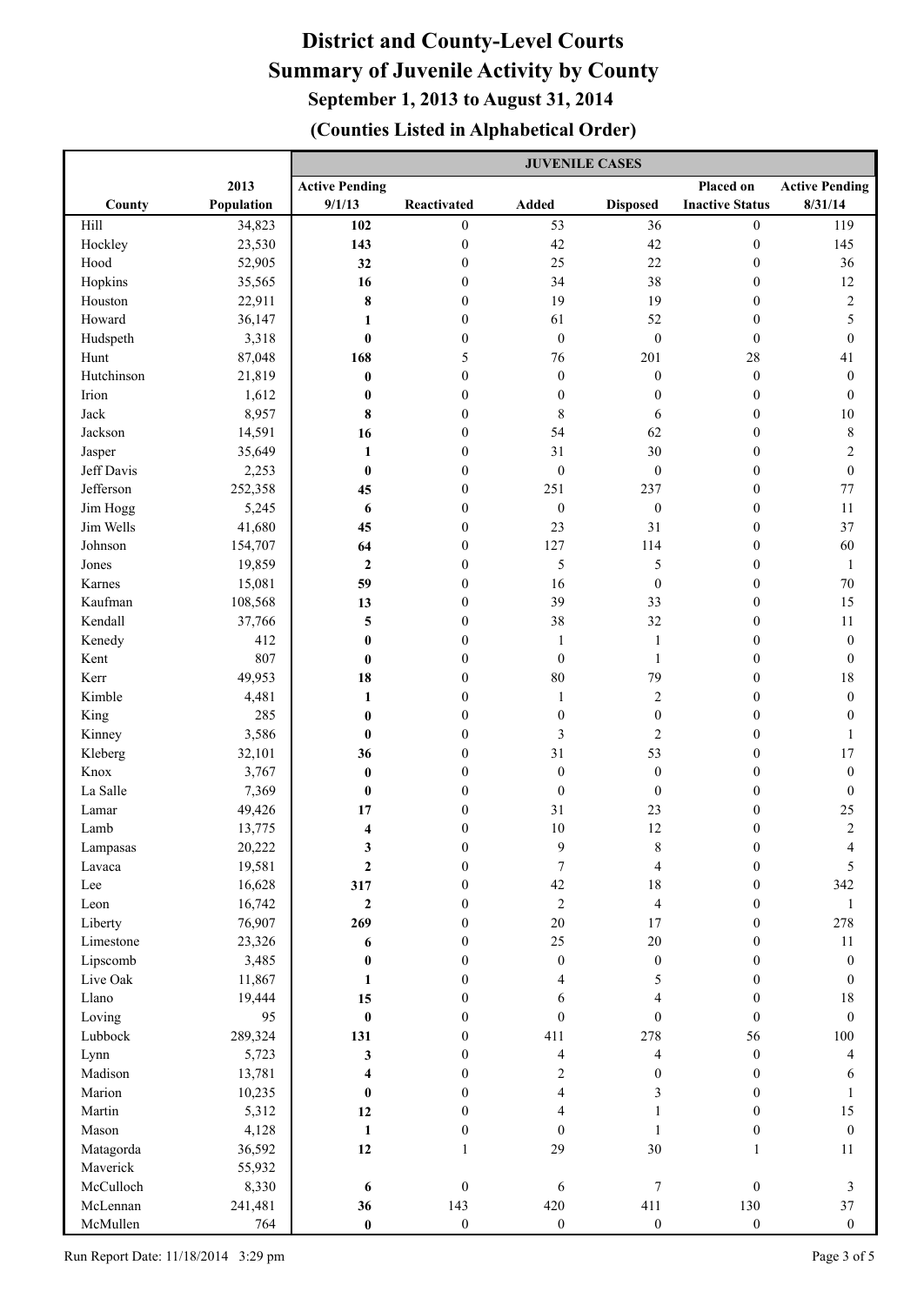|               |            | <b>JUVENILE CASES</b>   |                  |                         |                  |                        |                       |
|---------------|------------|-------------------------|------------------|-------------------------|------------------|------------------------|-----------------------|
|               | 2013       | <b>Active Pending</b>   |                  |                         |                  | Placed on              | <b>Active Pending</b> |
| County        | Population | 9/1/13                  | Reactivated      | Added                   | <b>Disposed</b>  | <b>Inactive Status</b> | 8/31/14               |
| Medina        | 47,399     | $\mathbf{1}$            | $\boldsymbol{0}$ | $\tau$                  | $\overline{7}$   | $\boldsymbol{0}$       | $\boldsymbol{0}$      |
| Menard        | 2,148      | $\mathbf 2$             | $\boldsymbol{0}$ | $\boldsymbol{0}$        | $\boldsymbol{0}$ | $\boldsymbol{0}$       | $\sqrt{2}$            |
| Midland       | 151,468    | 39                      | $\boldsymbol{0}$ | 126                     | 127              | $\boldsymbol{0}$       | 38                    |
| Milam         | 24,167     | 5                       | $\boldsymbol{0}$ | 26                      | 21               | $\boldsymbol{0}$       | $10\,$                |
| Mills         | 4,907      | $\pmb{0}$               | $\boldsymbol{0}$ | $\overline{\mathbf{4}}$ | $\mathbf{1}$     | $\boldsymbol{0}$       | $\sqrt{3}$            |
| Mitchell      | 9,402      | $\overline{7}$          | $\boldsymbol{0}$ | 5                       | $10\,$           | $\boldsymbol{0}$       | $\sqrt{2}$            |
| Montague      | 19,503     | 13                      | $\boldsymbol{0}$ | 3                       | 5                | $\boldsymbol{0}$       | $11\,$                |
| Montgomery    | 499,137    | 548                     | $\boldsymbol{0}$ | 405                     | 380              | $\boldsymbol{0}$       | 552                   |
| Moore         | 22,141     | 20                      | $\mathbf{1}$     | 63                      | 58               | $\boldsymbol{0}$       | 26                    |
| Morris        | 12,834     | 5                       | $\boldsymbol{0}$ | $\boldsymbol{0}$        | $\boldsymbol{0}$ | $\boldsymbol{0}$       | $\boldsymbol{0}$      |
| Motley        | 1,196      | $\bf{0}$                | $\boldsymbol{0}$ | $\boldsymbol{0}$        | $\boldsymbol{0}$ | $\boldsymbol{0}$       | $\boldsymbol{0}$      |
| Nacogdoches   | 65,330     | 75                      | $\boldsymbol{0}$ | 53                      | 61               | $\boldsymbol{0}$       | $78\,$                |
| Navarro       | 48,038     | 32                      | $\boldsymbol{0}$ | 39                      | 30               | $\boldsymbol{0}$       | $42\,$                |
| Newton        | 14,140     | 14                      | $\mathbf{0}$     | $\boldsymbol{0}$        | $\boldsymbol{0}$ | $\boldsymbol{0}$       | 14                    |
| Nolan         | 15,037     | $\boldsymbol{9}$        | 12               | 201                     | 16               | 18                     | 108                   |
| Nueces        | 352,107    | 1,183                   | $\boldsymbol{0}$ | 197                     | 267              | $\boldsymbol{0}$       | 1,126                 |
| Ochiltree     | 10,806     | 6                       | $\mathbf{0}$     | 10                      | 6                | $\boldsymbol{0}$       | $\mathbf{9}$          |
| Oldham        | 2,102      | $\bf{0}$                | $\mathbf{0}$     | $\boldsymbol{0}$        | $\mathbf{0}$     | $\boldsymbol{0}$       | $\boldsymbol{0}$      |
| Orange        | 82,957     | $20\,$                  | $\mathbf{0}$     | 73                      | 60               | $\boldsymbol{0}$       | $20\,$                |
| Palo Pinto    | 27,889     | 53                      | $\mathbf{0}$     | $\sqrt{2}$              | 11               | $\boldsymbol{0}$       | $\boldsymbol{0}$      |
| Panola        | 23,870     | 20                      | $\mathbf{0}$     | $\overline{c}$          | 13               | $\boldsymbol{0}$       | 4                     |
| Parker        | 121,418    | 11                      | $\mathbf{0}$     | 35                      | 39               | $\boldsymbol{0}$       | 6                     |
| Parmer        | 9,965      | 3                       | $\mathbf{0}$     | 3                       | $\mathbf{1}$     | $\boldsymbol{0}$       | 5                     |
| Pecos         | 15,697     | 15                      | $\mathbf{0}$     | 32                      | 35               | $\boldsymbol{0}$       | 23                    |
| Polk          | 45,790     | 97                      | $\mathbf{0}$     | 55                      | 51               | $\boldsymbol{0}$       | 100                   |
| Potter        | 121,661    | 93                      | 1                | 90                      | 79               | 1                      | 77                    |
| Presidio      | 7,201      | 1                       | $\mathbf{0}$     | $\boldsymbol{0}$        | $\boldsymbol{0}$ | $\boldsymbol{0}$       | $\mathbf{1}$          |
| Rains         | 11,065     | $\bf{0}$                | $\mathbf{0}$     | $\,$ 8 $\,$             | 6                | $\boldsymbol{0}$       | $\sqrt{2}$            |
| Randall       | 126,474    | 26                      | $\overline{0}$   | 137                     | 134              | $\boldsymbol{0}$       | 30                    |
| Reagan        | 3,601      | $\overline{\mathbf{4}}$ | $\overline{0}$   | $\boldsymbol{0}$        | $\boldsymbol{0}$ | $\boldsymbol{0}$       | $\overline{4}$        |
| Real          | 3,350      | $\bf{0}$                | $\overline{0}$   | 3                       | $\boldsymbol{0}$ | $\boldsymbol{0}$       | $\mathfrak{Z}$        |
| Red River     | 12,470     | 14                      | $\overline{0}$   | 11                      | 9                | $\boldsymbol{0}$       | 16                    |
| Reeves        | 13,965     | $\bf{0}$                | $\boldsymbol{0}$ | $\overline{\mathbf{3}}$ | $\overline{c}$   | $\boldsymbol{0}$       | $\mathbf{1}$          |
| Refugio       | 7,305      | 5                       | $\Omega$         | $\mathbf{1}$            | 1                | $\theta$               | 5                     |
| Roberts       | 831        | $\pmb{0}$               | $\mathbf{0}$     | 1                       | 1                | $\boldsymbol{0}$       | $\boldsymbol{0}$      |
| Robertson     | 16,486     | $\boldsymbol{2}$        | $\overline{0}$   | 9                       | 11               | $\boldsymbol{0}$       | $\boldsymbol{0}$      |
| Rockwall      | 85,245     | 6                       | $\mathbf{0}$     | 29                      | 23               | $\boldsymbol{0}$       | 12                    |
| Runnels       | 10,309     | $\boldsymbol{2}$        | $\mathbf{0}$     | $\mathfrak{Z}$          | 5                | $\boldsymbol{0}$       | $\sqrt{2}$            |
| Rusk          | 53,622     | 36                      | $\boldsymbol{0}$ | 25                      | $28\,$           | $\boldsymbol{0}$       | 22                    |
| Sabine        | 10,361     | $\mathbf 2$             | $\boldsymbol{0}$ | $\sqrt{2}$              | 4                | $\boldsymbol{0}$       | $\boldsymbol{0}$      |
| San Augustine | 8,769      | $\pmb{0}$               | $\boldsymbol{0}$ | $\boldsymbol{0}$        | $\boldsymbol{0}$ | $\boldsymbol{0}$       | $\boldsymbol{0}$      |
| San Jacinto   | 26,856     | 11                      | $\boldsymbol{0}$ | 6                       | $\boldsymbol{0}$ | $\boldsymbol{0}$       | $17\,$                |
| San Patricio  | 66,137     | 24                      | $\boldsymbol{0}$ | 67                      | 66               | $\boldsymbol{0}$       | $11\,$                |
| San Saba      | 6,012      | 4                       | $\boldsymbol{0}$ | $\boldsymbol{0}$        | $\mathbf{1}$     | $\boldsymbol{0}$       | $\overline{4}$        |
| Schleicher    | 3,206      | $\pmb{0}$               | $\boldsymbol{0}$ | $\boldsymbol{0}$        | $\boldsymbol{0}$ | $\boldsymbol{0}$       | $\boldsymbol{0}$      |
| Scurry        | 17,302     | $\mathbf 2$             | $\boldsymbol{0}$ | 9                       | 8                | $\boldsymbol{0}$       | $\sqrt{2}$            |
| Shackelford   | 3,375      | $\mathbf{2}$            | $\boldsymbol{0}$ | $\overline{c}$          | 4                | $\boldsymbol{0}$       | $\boldsymbol{0}$      |
| Shelby        | 25,792     | 18                      | $\boldsymbol{0}$ | $\overline{c}$          | $\mathbf{0}$     | $\boldsymbol{0}$       | 20                    |
| Sherman       | 3,093      | $\overline{\bf{4}}$     | $\boldsymbol{0}$ | $\boldsymbol{0}$        | $\mathbf{0}$     | $\boldsymbol{0}$       | $\overline{4}$        |
| Smith         | 216,080    | 37                      | $\boldsymbol{0}$ | 338                     | 357              | $\boldsymbol{0}$       | $40\,$                |
| Somervell     | 8,658      | 15                      | $\boldsymbol{0}$ | 16                      | 14               | $\boldsymbol{0}$       | 15                    |
| Starr         | 61,963     | 339                     | $\boldsymbol{0}$ | 58                      | $\boldsymbol{0}$ | $\boldsymbol{0}$       | 397                   |
| Stephens      | 9,247      | $\pmb{0}$               | $\boldsymbol{0}$ | 21                      | $20\,$           | $\boldsymbol{0}$       | $\mathbf{1}$          |
| Sterling      | 1,219      | $\pmb{0}$               | $\boldsymbol{0}$ | $\boldsymbol{0}$        | $\boldsymbol{0}$ | $\boldsymbol{0}$       | $\boldsymbol{0}$      |